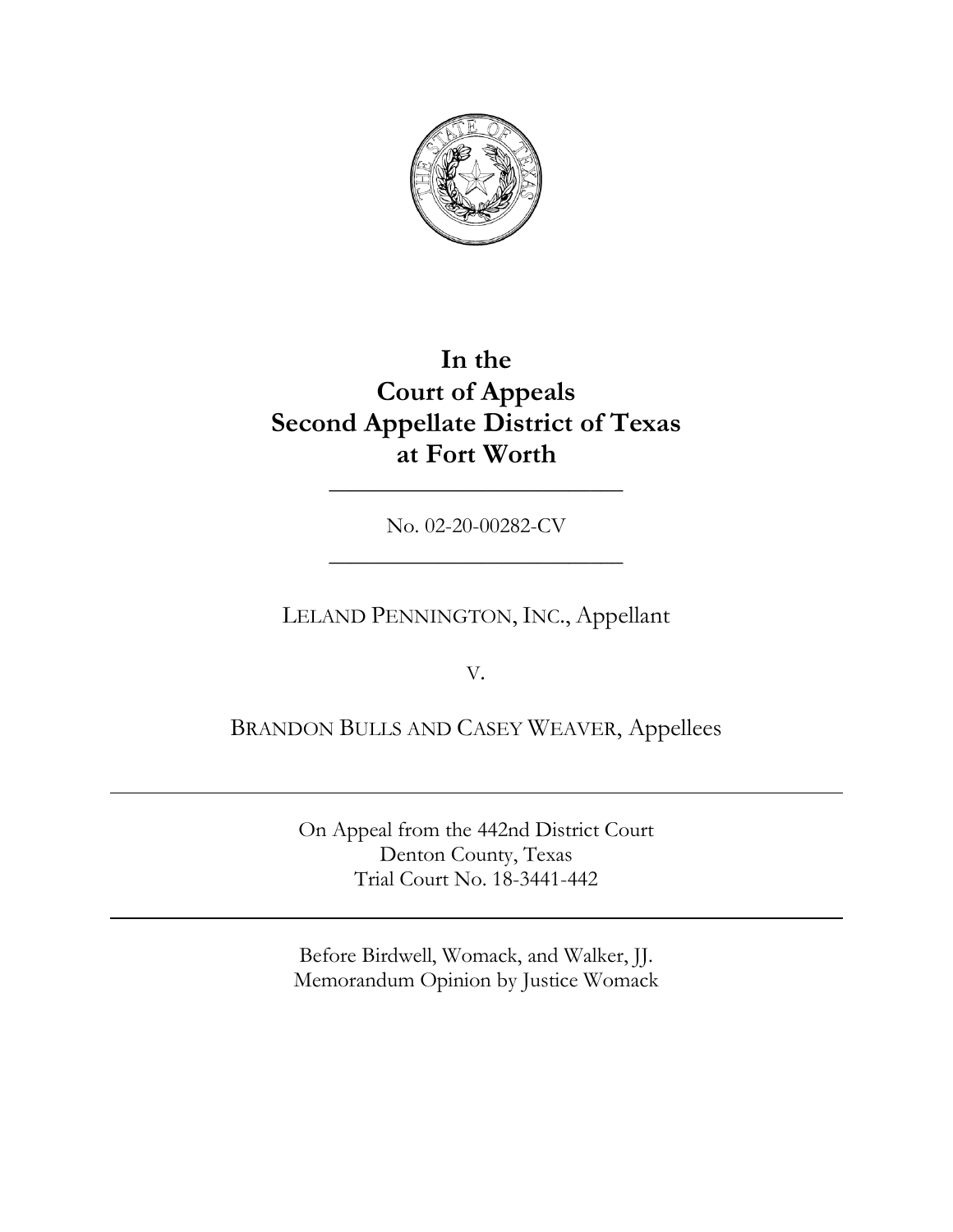#### **MEMORANDUM OPINION**

#### **I. INTRODUCTION**

In this interlocutory appeal involving a dispute over the construction of a home, Appellant Leland Pennington, Inc. complains of the trial court's denial of its motion to compel arbitration of its claims against Appellees Brandon Bulls and Casey Weaver. *See* Tex. Civ. Prac. & Rem. Code Ann. § 171.098(a)(1). Concluding that Pennington failed to prove the existence of a valid arbitration agreement, or alternatively waived arbitration, we affirm.

## **II. BACKGROUND**

After KLR Development, LLC and Appellees entered into an agreement to construct Appellees' Denton residence, Pennington contracted with KLR to do concrete work on the project. Pennington performed work on the project<sup>1</sup> and then filed suit against KLR and Appellees, claiming that it had not been paid the amount that it was owed. Appellees filed a counterclaim, stating that the "wrong concrete had been ordered and used," and alleging violations of the Deceptive Trade Practices Act, fraudulent lien, breach of the implied warranty of fitness for a particular purpose, negligence, and breach of contract.

<sup>&</sup>lt;sup>1</sup>In one of its motions, Pennington described the dispute as follows: "1. Bulls and Casey are building a home. The plans called for the foundation to be poured with 4000 PSI concrete. 2. Pennington mistakenly ordered and poured 3000 PSI concrete on a portion of the foundation. 3. When the mistake was discovered, Pennington ordered a hammer test that showed that the concrete strength exceeded 4000 PSI and demanded payment in full."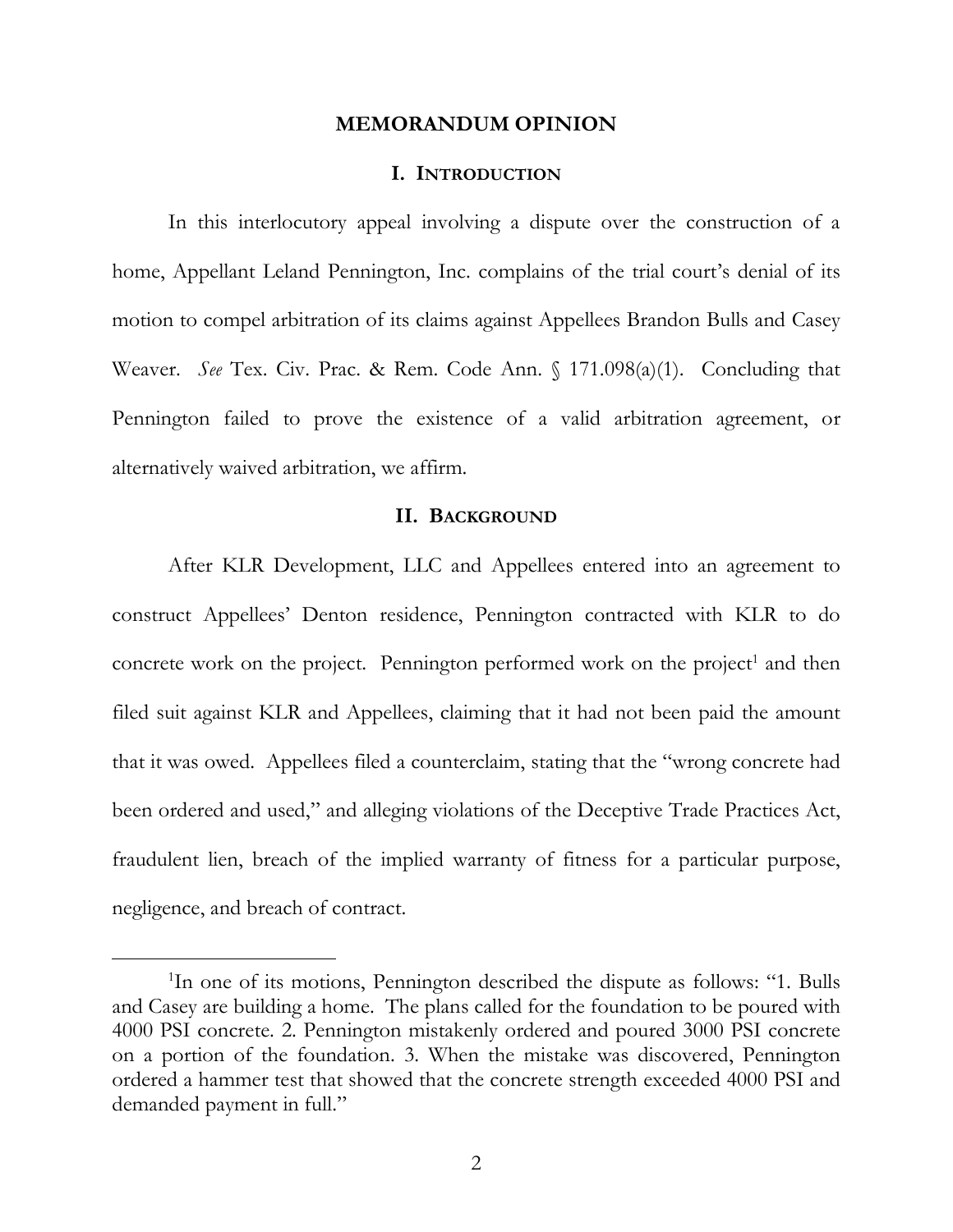Later, Pennington nonsuited KLR after settling with it and receiving an assignment of all claims KLR had against Appellees. In its amended pleadings against only Appellees, Pennington attached an unsigned contract purporting to be between Appellees and KLR and stated, "While it is believed that the parties executed the contract, a fully executed contract has been lost or is otherwise unavailable to [Pennington]."

After conducting discovery and filing motions for summary judgment, Pennington filed its motion to compel arbitration. Appellees filed a response to the motion and stated that they opposed arbitration because (1) there is no signed agreement to arbitrate; (2) even if there had been an agreement to arbitrate, both Pennington and KLR waived their right to seek arbitration by substantially invoking the judicial process; and (3) they are prejudiced by Pennington's substantial delay in moving to compel arbitration. After a hearing, the motion was denied by written order dated August 31, 2020. Four days later, the trial court entered an order partially granting Appellees' motion for summary judgment. 2 That order stated that Pennington take nothing on its claim against Appellees for breach of contract, promissory estoppel, and quantum meruit. Pennington filed its notice of appeal of the order denying arbitration on the same day. Thereafter, the trial court signed an order abating the trial court's proceedings pending the appeal.

<sup>&</sup>lt;sup>2</sup>The clerk's record reflects that the hearing on the motion for summary judgment was set by "agreed email" for September 1, 2020.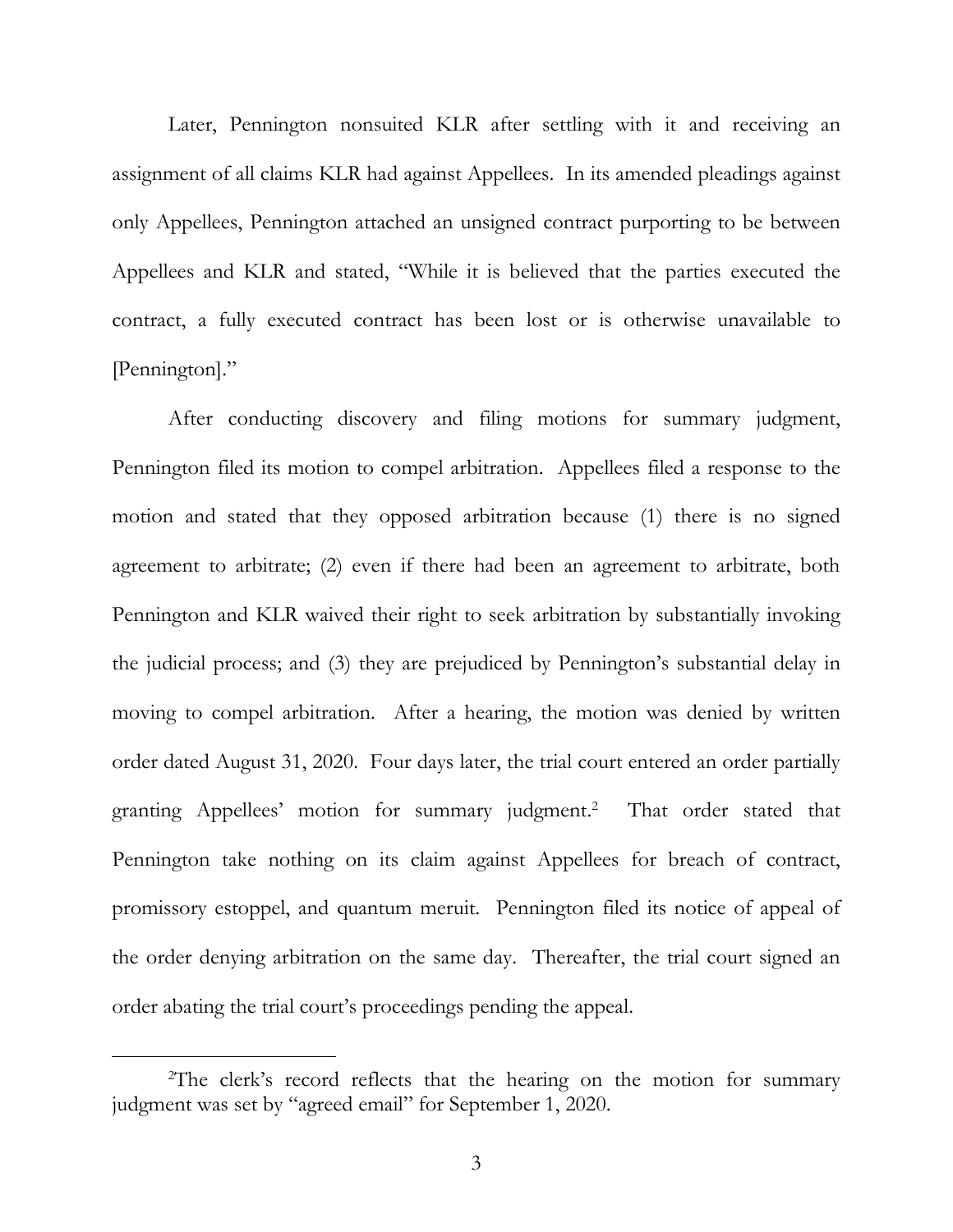#### **III. DISCUSSION**

#### **A. Standard of Review**

We review a trial court's order denying a motion to compel arbitration for an abuse of discretion. *Henry v. Cash Biz, LP*, 551 S.W.3d 111, 115 (Tex. 2018), *cert. denied*, 139 S. Ct. 184 (2018); *In re Labatt Food Serv., L.P.*, 279 S.W.3d 640, 642–43 (Tex. 2009) (orig. proceeding). We defer to the trial court's factual determinations if they are supported by evidence but review its legal determinations de novo. *Henry*, 551 S.W.3d at 115.

"[W]e review de novo a trial court's determination regarding whether a valid agreement to arbitrate exists and its construction of an unambiguous arbitration agreement." *Apache Corp. v. Wagner*, Nos. 02-18-00132-CV, 02-18-00135-CV, 2018 WL 6215739, at \*6 (Tex. App.—Fort Worth Nov. 28, 2019, pet. denied) (mem. op.). And the question of whether a nonsignatory can compel arbitration implicates the existence of an agreement to arbitrate, which is another question that we review de novo. *ConocoPhillips Co. v. Graham*, No. 01-11-00503-CV, 2012 WL 1059084, at \*3 (Tex. App.—Houston [1st Dist.] Mar. 29, 2012, no pet.) (mem. op.) (citing *In re Rubiola*, 334 S.W.3d 220, 223–24 (Tex. 2011) (orig. proceeding) and *In re Weekley Homes, L.P.*, 180 S.W.3d 127, 130 (Tex. 2005) (orig. proceeding)).

#### **B. The Law**

Arbitration is a creature of contract between consenting parties. *Jody James Farms, JV v. Altman Grp., Inc.*, 547 S.W.3d 624, 629 (Tex. 2018). A party seeking to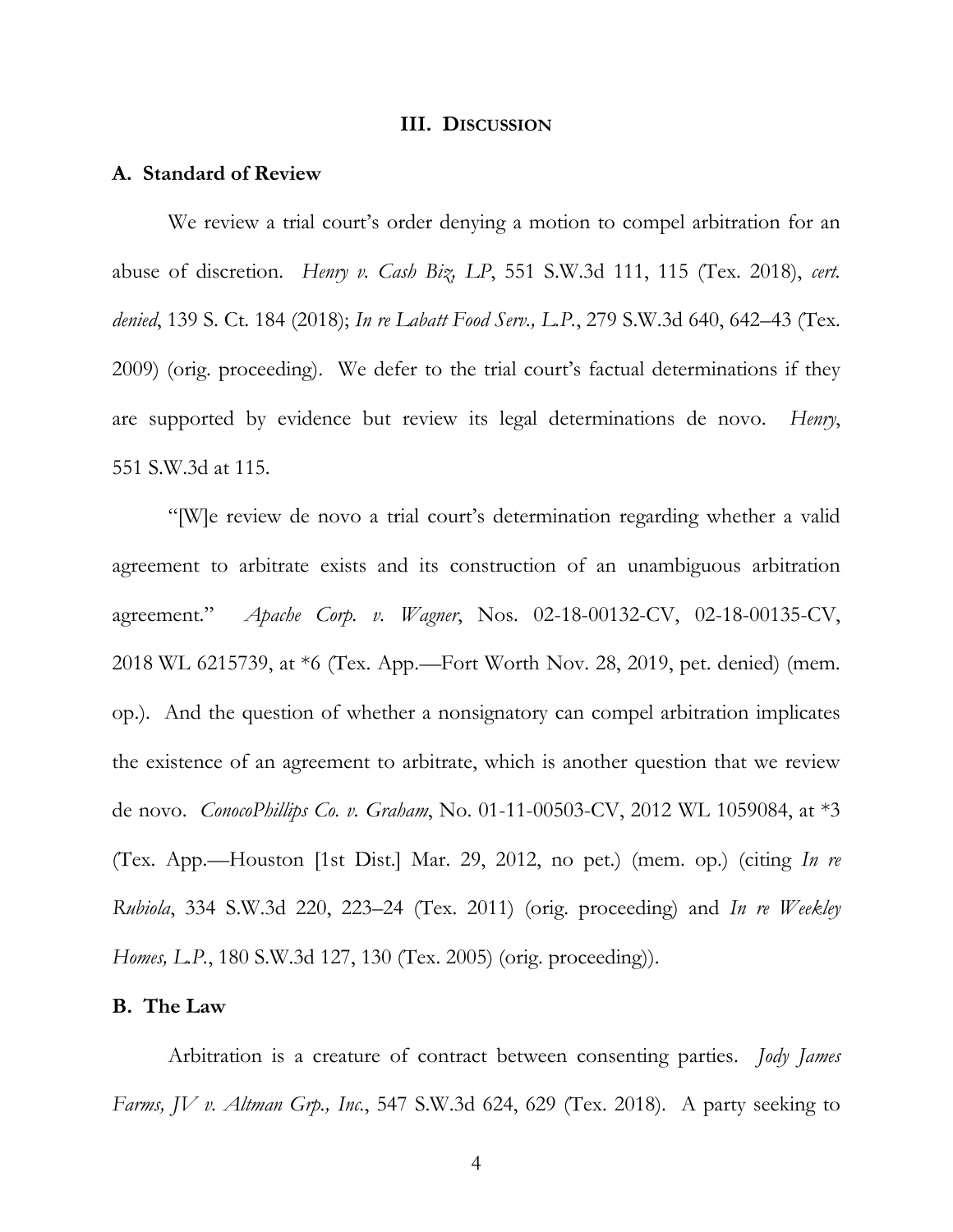compel arbitration must establish that there is a valid agreement to arbitrate, that the claims are within the scope of the agreement, and that the claims are arbitrable. *Henry*, 551 S.W.3d at 115; *In re Am. Homestar of Lancaster, Inc.*, 50 S.W.3d 480, 485 (Tex. 2001) (orig. proceeding); *Haddock v. Quinn*, 287 S.W.3d 158, 169 (Tex. App.—Fort Worth 2009, pet. denied). The first question to be answered is whether there is a valid arbitration agreement between the parties. *G.T. Leach Builders, LLC v. Sapphire V.P., LP*, 458 S.W.3d 502, 525 (Tex. 2015). This initial burden of establishing an arbitration agreement's existence is evidentiary and runs with the party seeking to compel arbitration. *United Rentals, Inc. v. Smith*, 445 S.W.3d 808, 812 (Tex. App.—El Paso 2014, no pet.). The presumption in favor of arbitration arises only after the party seeking to compel arbitration proves that a valid arbitration agreement exists. *In re Kellogg Brown & Root, Inc.*, 166 S.W.3d 732, 737–38 (Tex. 2005) (citing *J.M. Davidson, Inc. v. Webster*, 128 S.W.3d 223, 227 (Tex. 2003)).

Under Texas law, the trial court conducts a summary proceeding to determine the applicability of an arbitration clause. *In re Estate of Guerrero*, 465 S.W.3d 693, 700 (Tex. App.—Houston [14th Dist.] 2015, pet. denied) (citing *Weekley Homes*, 180 S.W.3d at 130); Tex. Civ. Prac. & Rem. Code Ann. § 171.021(b) ("If a party opposing an application [for arbitration] denies the existence of the agreement, the court shall summarily determine that issue."). The trial court makes this summary determination based on the parties' affidavits, pleadings, discovery, and stipulations. *Guerrero*, 465 S.W.3d at 700.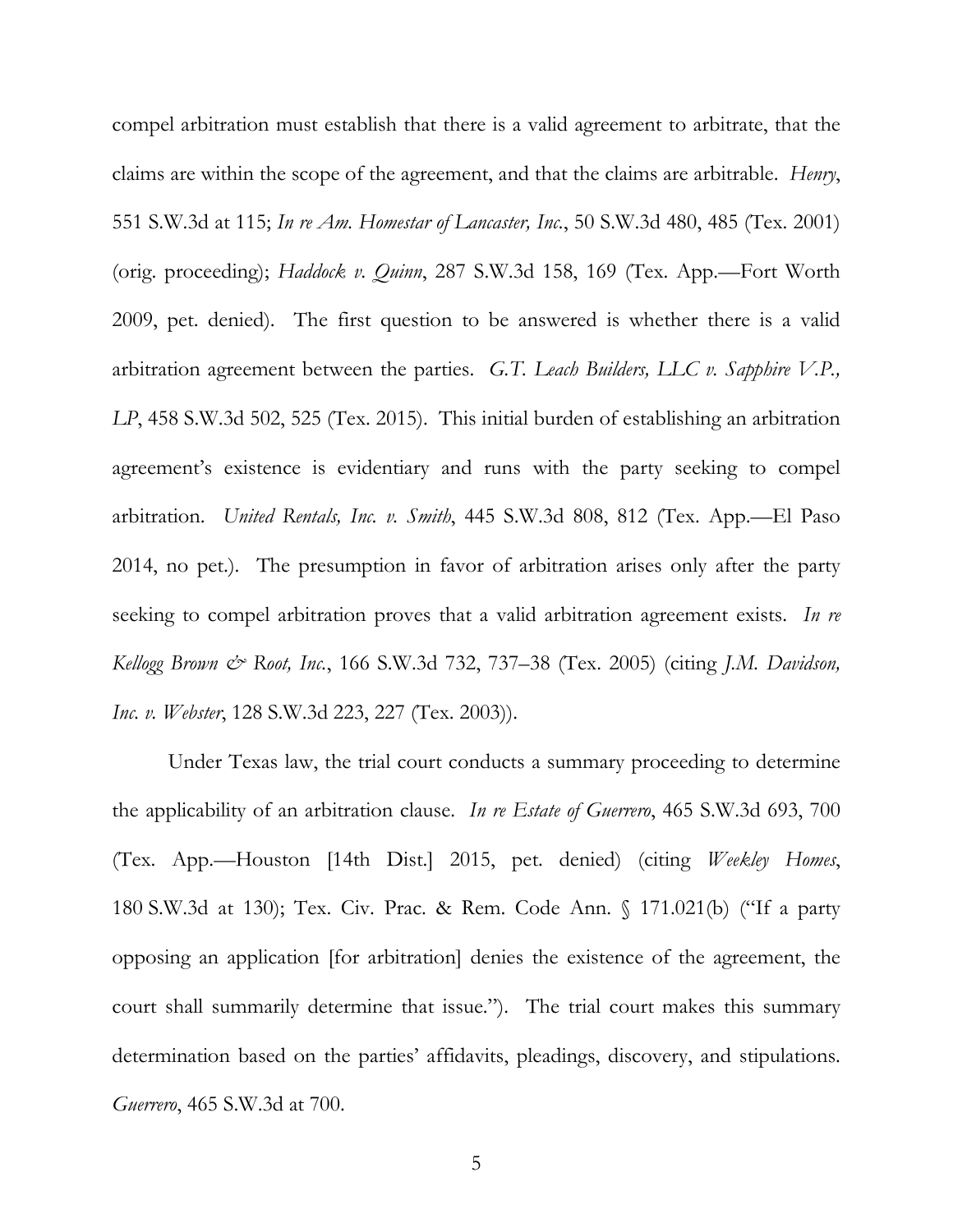The proceeding moves to an evidentiary hearing only if there are fact issues concerning the existence of the agreement. *Gainey v. Minoo, LLC*, No. 02-19-00171- CV, 2019 WL 6768128, at \*4 (Tex. App.—Fort Worth Dec. 12, 2019, no pet.) (mem. op.). As we explained in an earlier case,

In the trial court, motions to compel arbitration are treated somewhat similarly to motions for summary judgment. [*Doe v. Columbia N. Hills Hosp. Subsidiary, L.P.*, 521 S.W.3d 76, 81 (Tex. App.—Fort Worth 2017, pet. denied)] (citing *In re Jebbia*, 26 S.W.3d 753, 756–57 (Tex. App.— Houston [14th Dist.] 2000, orig. proceeding); *Jack B. Anglin Co. v. Tipps*, 842 S.W.2d 266, 268–69 (Tex. 1992)). The same evidentiary standards apply, and the party alleging that an arbitration agreement exists must present summary proof that the dispute is subject to arbitration (through affidavits, pleadings, discovery, or stipulations), and the party resisting arbitration may contest the opponent's proof or present evidence supporting the elements of a defense to enforcement. *Id.* If the evidence raises a genuine issue of material fact, the trial court must conduct an evidentiary hearing to resolve the factual dispute. *Id*. (citing *Jack B. Anglin Co.*, 842 S.W.2d at 269; [*Guerrero*, 465 S.W.3d at 700]).

*Hawk Steel Indus., Inc. v. Stafford*, No. 02-19-00040-CV, 2019 WL 3819506, at \*2 (Tex.

App.—Fort Worth Aug. 15, 2019, pet. denied) (mem. op.).

## **C. Application of Law to Facts**

On appeal, Pennington raises eight issues, all complaining of "possible grounds" on which the trial court erred in denying its motion to compel arbitration. The "possible grounds" include that there was no agreement to arbitrate, that Pennington waived the right to arbitrate, that a prior defendant who assigned Pennington the right to arbitrate waived the right, that Pennington is asserting a claim that KLR does not possess, that Appellees have asserted their own claims against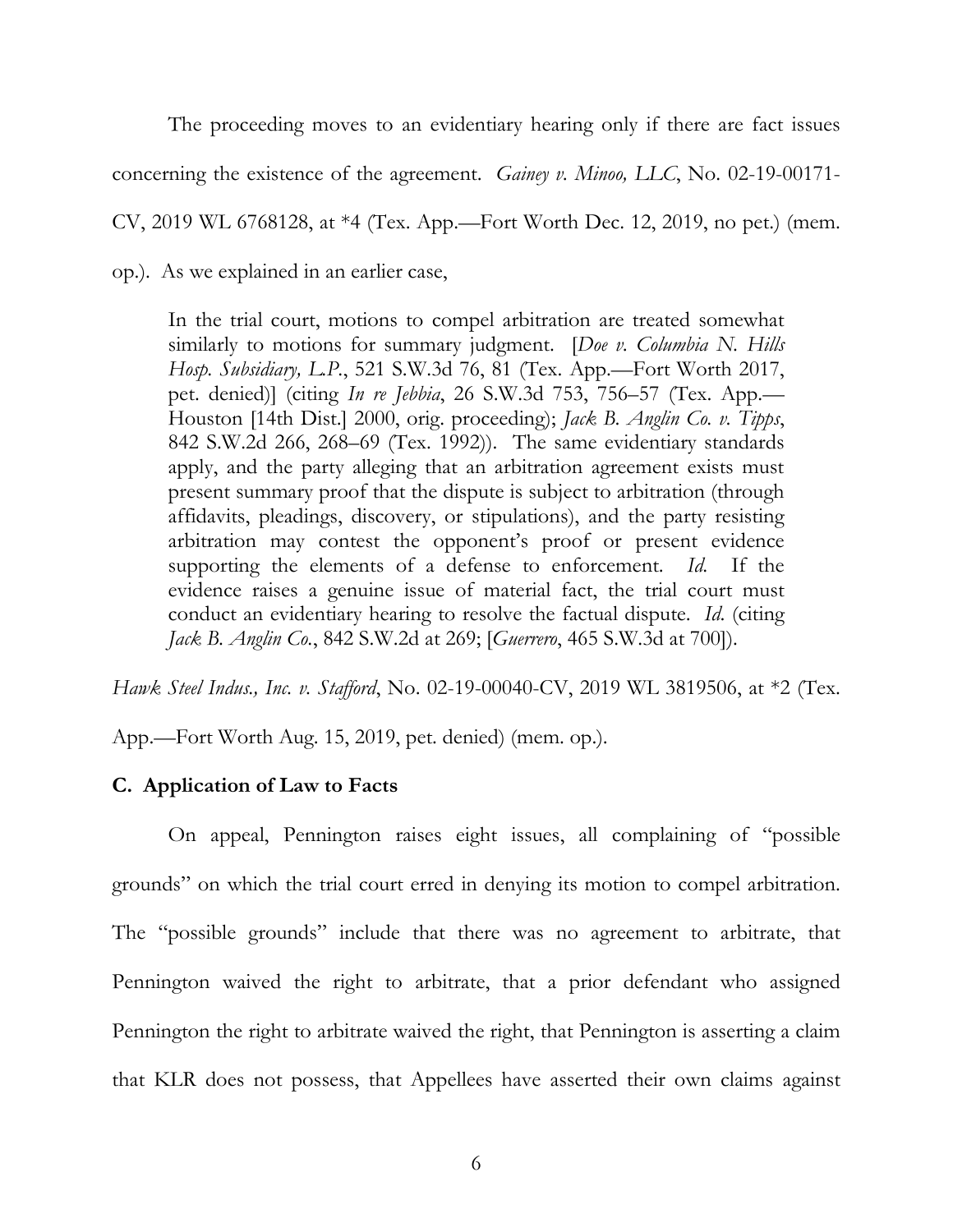Pennington, that KLR released its claims, that there was no survivability of the right to arbitrate, and that there was no assignment of the right to arbitrate. Appellees phrase the issue as whether the trial court erred in denying the motion to compel arbitration based on the lack of clear, positive, and direct evidence of an agreement to arbitrate, and the substantial invocation of the litigation process by Pennington. Because whether an arbitration agreement exists is a threshold matter to be determined by the trial court, we will look first at that issue. *RSL Funding, LLC v. Newsome*, 569 S.W.3d 116, 124 (Tex. 2018) (stating that contract formation defenses such as whether a party ever signed a contract—are threshold issues to be decided by the court); *see also Morgan v. Bronze Queen Mgt. Co.*, 474 S.W.3d 701, 705 (Tex. App.— Houston [14th Dist.] 2014, no pet.) (stating that, "despite strong presumptions that favor arbitration, a valid agreement to arbitrate is a settled, threshold requirement to compel arbitration").

## **1. Existence of Arbitration Agreement**

To support its motion to compel arbitration, Pennington attached the declaration of Glenn Kennedy, the owner of Kennedy Custom Home and Design and KLR, to its motion. Kennedy stated, in part:

4. Attached [as] Exhibit 1 to this declaration is a contract. Although the contract is not signed, there was eventually a contract signed by the parties that was based on this version of the contract. That signed contract was kept by the [Appellees].

5. The contract that was signed had a couple of very minor changes to Exhibit 1. None of these changes pertain to any of the provisions of the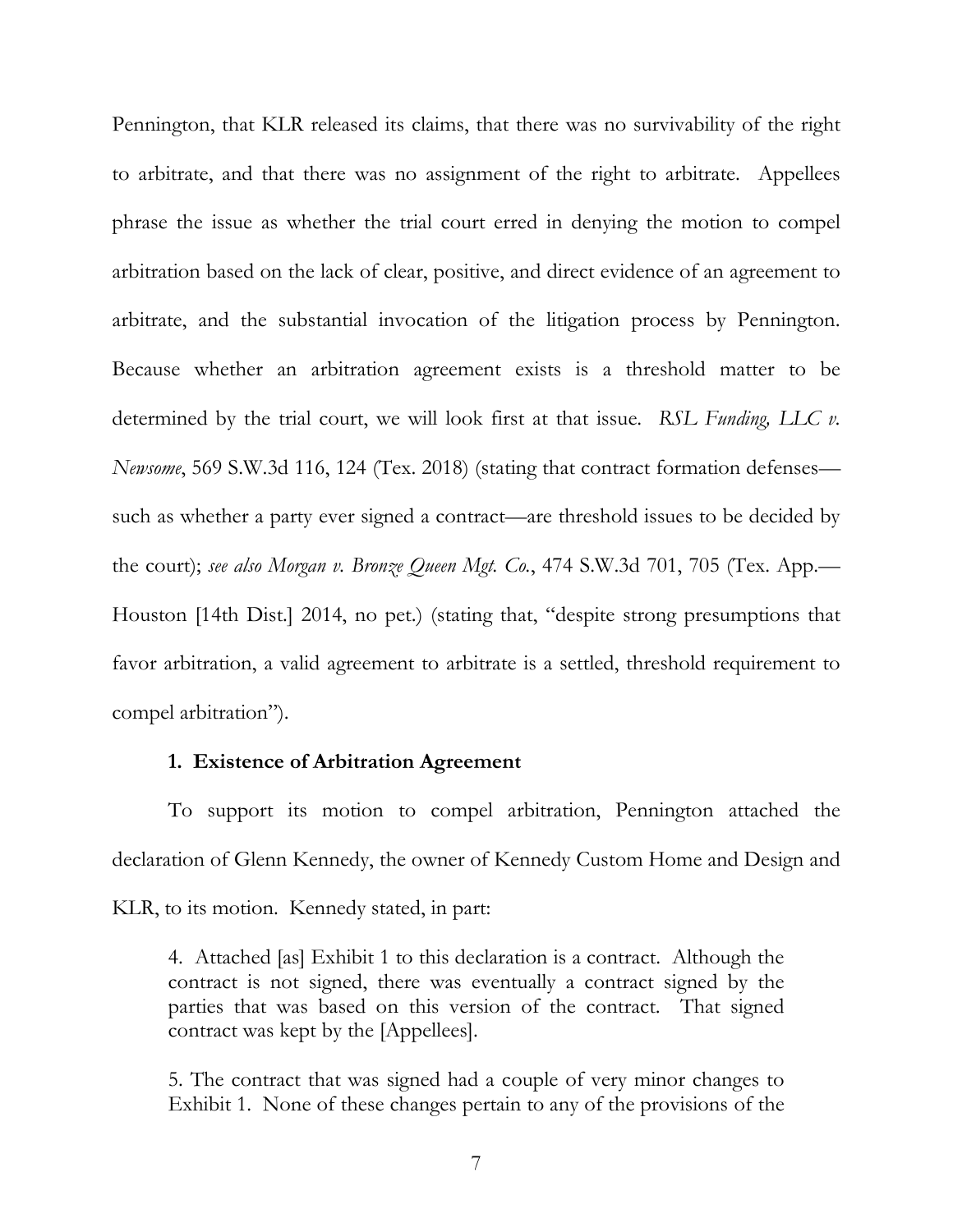contract discussed in this declaration. Furthermore, during the course of the construction project, the parties generally adhered to the contract.

. . .

7. The signed contract included, without modification or deletion, the provision in Exhibit 1 that reads as follows:

## ARTICLE 12. ARBITRATION OF DISPUTES

12.1 Any controversy or claim arising out of or relating to this contract, or the breach thereof, shall be settled by arbitration administered by the American Arbitration Association under its Construction Industry Arbitration Rules, and judgment on the award rendered by the arbitrator(s) may be entered in any court having jurisdiction thereof.

In their response to the motion to compel arbitration, Appellees disputed that

there was a signed agreement to arbitrate. In support of its argument, they attached

portions of the depositions of Kennedy and Bulls. In his deposition, after being

handed what was purported to be the contract, Kennedy testified:

Q. (BY [PENNINGTON'S COUNSEL]) I'm going to hand you what I've marked as Exhibit No. 18 and ask you if that was a contract that was sent to the homeowners for review and approval.

(Exhibit 18 marked)

A. Yes, I believe this was. . . . Yeah, no, this looks a lot like it. There was some changes that [Appellees] had made on the original contract. There were some minor changes, and I don't know if this was the one that they made changes on.

Q. Do you remember what any of the changes were?

A. You know, I don't, but I believe I did see a copy of that contract - - I think they were relatively minor changes, like maybe dates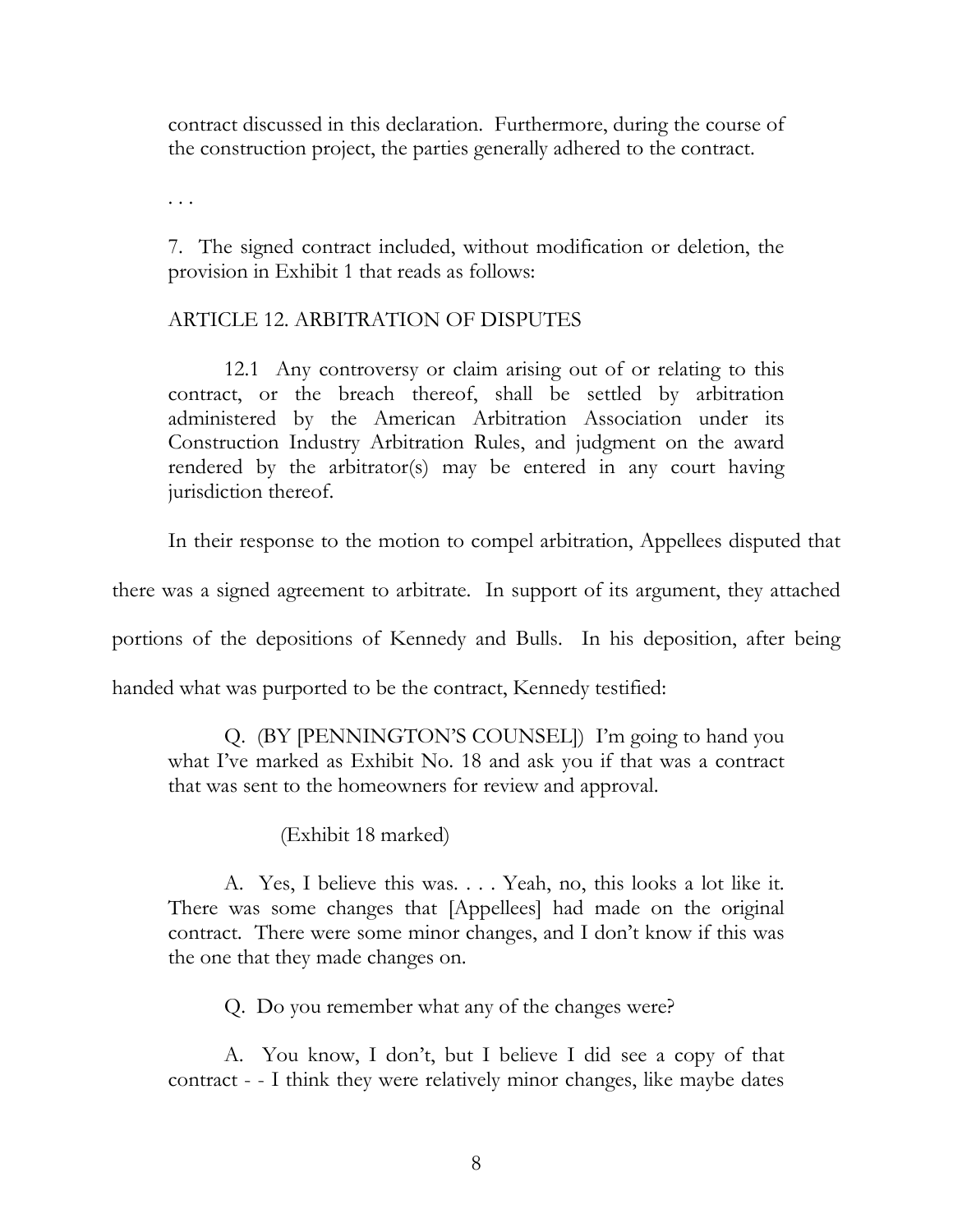and times. I don't remember all the - - but, yes, I'm familiar with this contract now, yes.

. . . .

Q. All right. And it's not signed - - if you go to the last page, it doesn't - - there's no signatures; is that right?

A. Correct.

Q. Did the homeowners ever sign this contract and return it to you?

A. I believe - - I believe there is a signed contract. I believe I do have a signed one.

Q. You just can't find it?

A. I may have looked - - yes, I got everything in boxes in storage, but, yes, I believe there is a signed contract. Because there's - - there is a contract that the homeowners made - - well, I'm saying homeowners - - Casey, I believe, made some minor changes on it, and I think I have that copy somewhere. I did see that.

Q. Did you counter-sign it?

A. I believe so, yes.

Disputing that he signed the agreement, Bulls testified at his deposition:

Q. All right. I want to hand you what's been marked to Mr. Kennedy's deposition as Exhibit 18 and ask if you can identify that.

A. I've seen something similar. I don't know that it's the exact one.

Q. When you say you've seen something similar, are you saying that at some point during the process of building your home, Mr. Kennedy presented you with a proposed contract?

A. Can you repeat your question?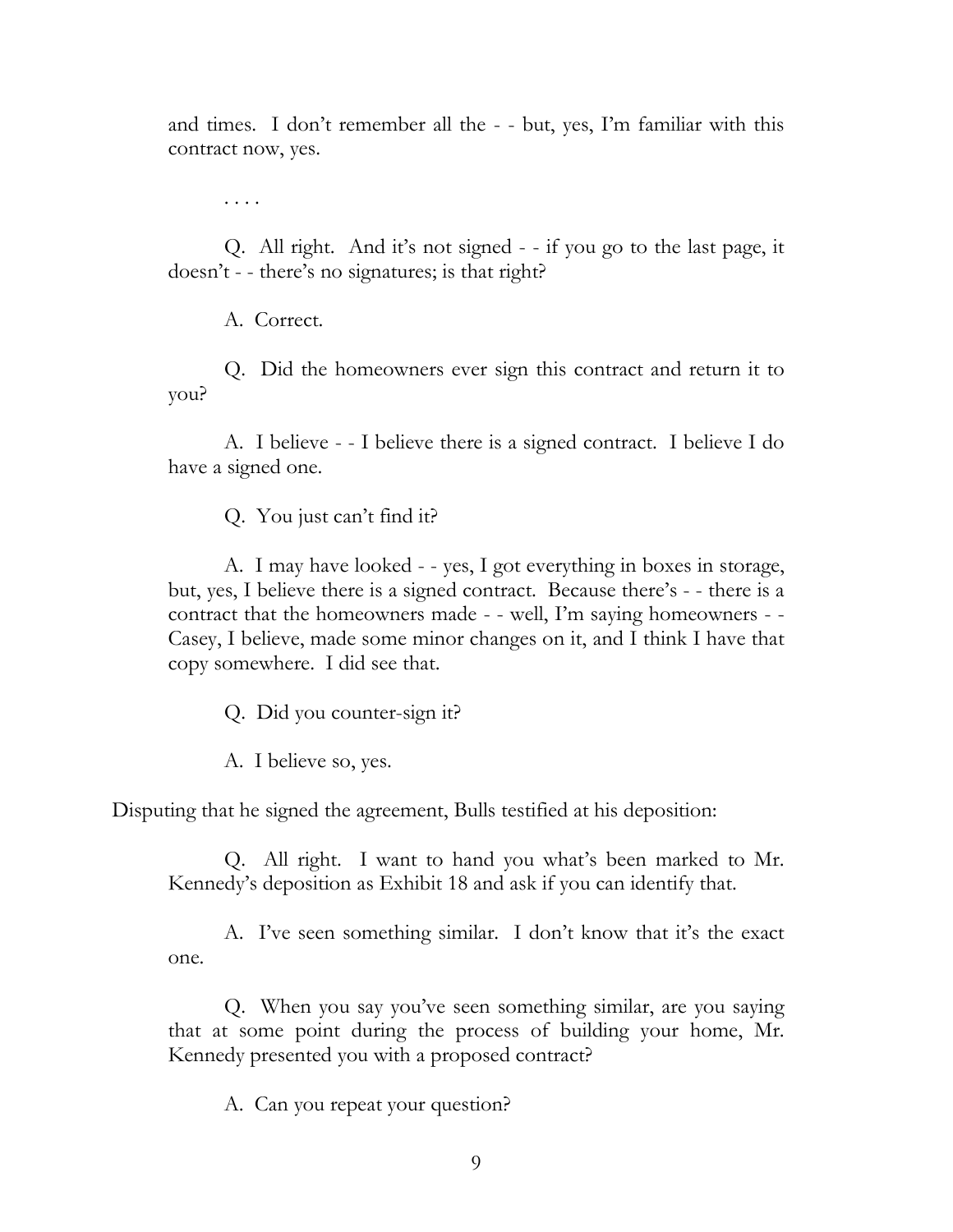Q. Yes. Are you saying that during the process of hiring Mr. Kennedy and having him build you a home that he presented you with a written contract?

A. Yes, he did present us with a written contract.

Q. Did you ever sign that contract?

A. I'm not sure because he made some modifications to it because he wanted to edit some things that weren't used on this project, so he - -

Q. Did you - - go ahead. Sorry.

A. There was one or two of these at least.

Q. Did you sign any of them?

A. Not that I'm aware of. I don't think he ever signed one either. I do know that we reviewed, you know, discussed it.

Q. And you don't know if this Exhibit 18 is the final iteration of what y'all were agreeing to as far as the contract was concerned or not; is that fair to say?

A. That is fair to say.

The trial court held a hearing on the motion to compel arbitration, and neither Pennington nor Appellees offered any additional evidence. At the conclusion of the hearing, the trial court took the matter under advisement. Later, the trial court signed an order denying arbitration. The order recites that the trial court "considered Plaintiff's Motion to Arbitrate, Defendants' response, the entire record, and arguments of counsel."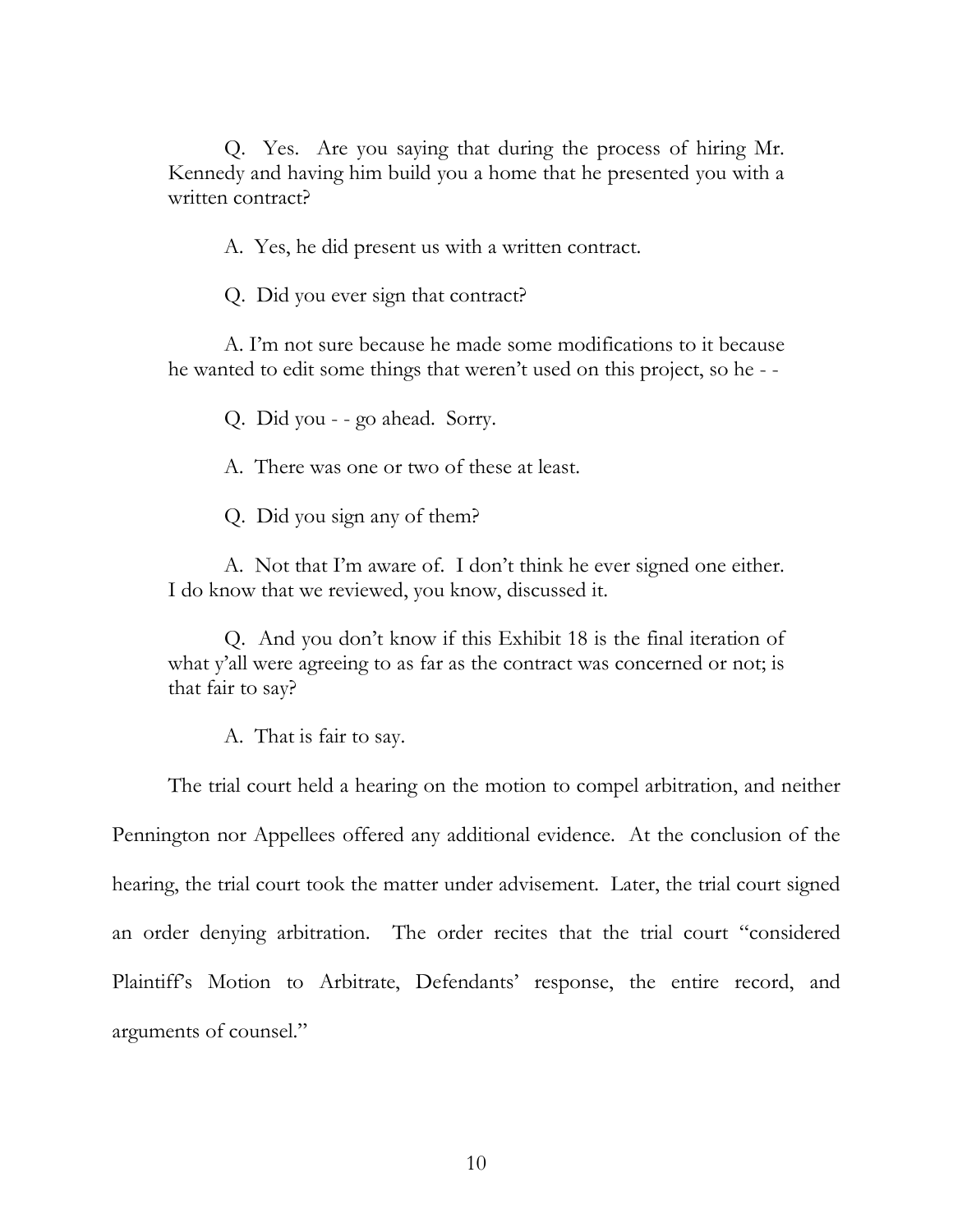As the party seeking to compel arbitration, Pennington bore the burden to establish the existence of a valid and enforceable arbitration agreement. *Jody James Farms*, 547 S.W.3d at 633. While an arbitration agreement need not be in any particular form, it must clearly appear that the parties intended to submit their dispute to arbitration and to be bound by that decision. *Wetzel v. Sullivan, King & Sabom, P.C.*, 745 S.W.2d 78, 81 (Tex. App.—Houston [1st Dist.] 1988, no writ).

Although the agreement attached to the motion to compel arbitration contained an arbitration provision, Appellees disputed the existence of the agreement itself. Contract formation is a fundamental issue for the trial court to determine. *GJ Partners, Ltd. v. Cima Contractors, LLC*, No. 05-18-01412, 2020 WL 400180, at \*6 (Tex. App.—Dallas Jan. 23, 2020, pet. filed) (mem. op.). To prove contract formation, a party must prove, among other elements, an offer, acceptance, and a meeting of the minds on all essential elements. *Lanier v. E. Found., Inc.*, 401 S.W.3d 445, 459 (Tex. App.—Dallas 2013, no pet.). In the absence of a signature on a contract, a court may look to other evidence to establish the parties' assent to the terms of the contract. *In re Bunzl USA, Inc.*, 155 S.W.3d 202, 209 (Tex. App.—El Paso 2004, orig. proceeding); *see also Lujan v. Alorica*, 445 S.W.3d 443, 448–49 (Tex. App.—El Paso 2014, no pet.) ("When a party's signature is absent, other evidence must be presented to prove the party unconditionally and mutually assented to the terms of the contract.").

The record must be construed in a light favorable to supporting the trial court's ruling. *See Keller v. Nevel*, 699 S.W.2d 211, 212 (Tex. 1985). When, as here, a party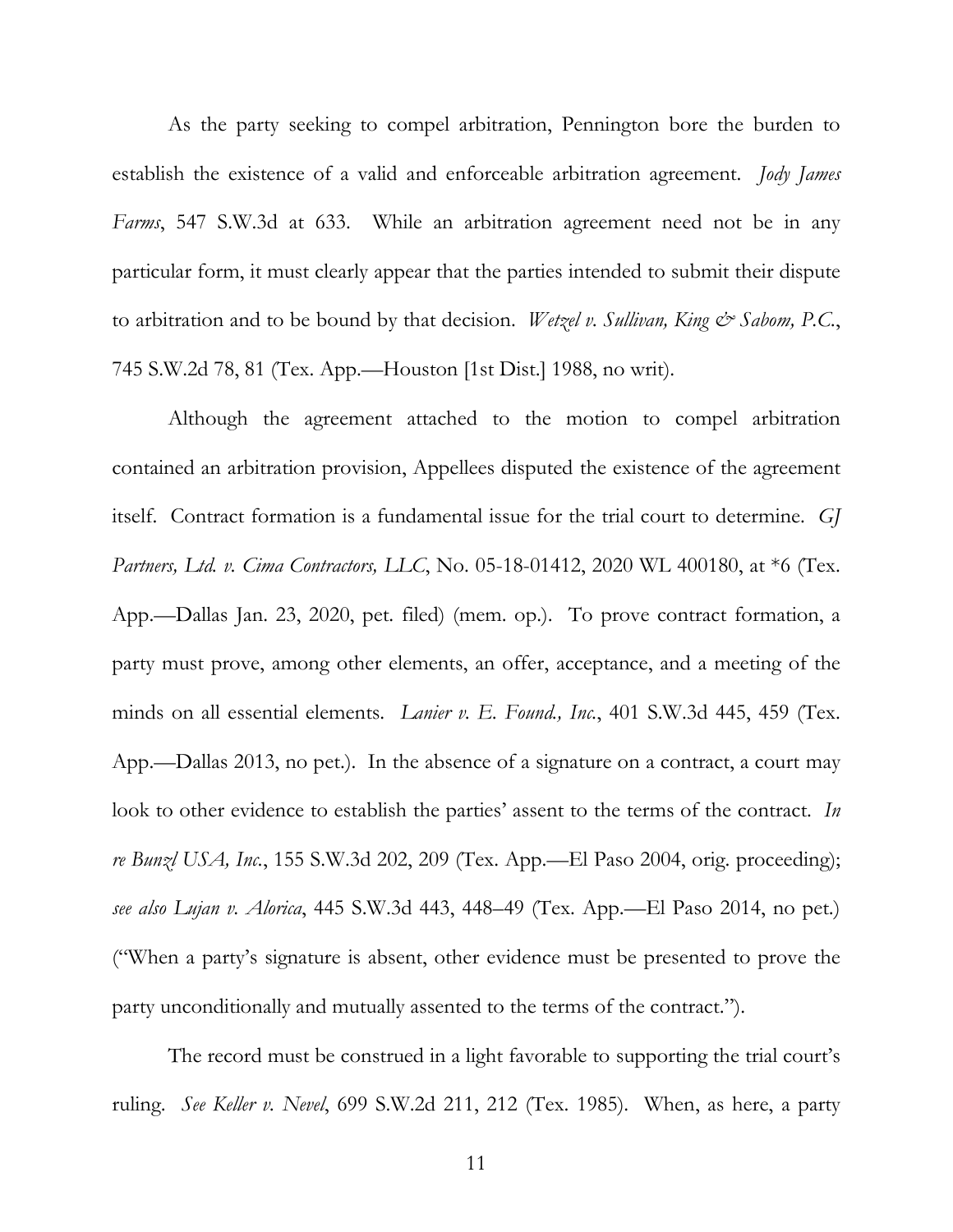does not request findings of fact or conclusions of law and the trial court files none,<sup>3</sup> it is implied that the trial court made all necessary findings of fact to support its ruling. *See Holt Atherton Indus., Inc. v. Heine*, 835 S.W.2d 80, 83 (Tex. 1992). Because the trial court did not state a basis for its ruling in the order denying the motion to compel arbitration, we must uphold the trial court's ruling on any legal theory supported by the evidence. *See Worford v. Stamper*, 801 S.W.2d 108, 109 (Tex. 1990); *Grand Homes 96, L.P. v. Loudermilk*, 208 S.W.3d 696, 702 (Tex. App.—Fort Worth 2006, pet. denied) (stating appellate court is required to uphold the trial court's ruling on a motion to compel arbitration if it is proper on any grounds).

When the facts are disputed, the trial court should conduct an evidentiary hearing. *In re Jebbia*, 26 S.W.3d 753, 759 (Tex. App.—Houston [14th Dist.] 2000, orig. proceeding). Although a hearing on Pennington's motion was held, the trial court was not presented any evidence showing that the parties obtained or sought benefits under the contract. Thus, Pennington neither proved the existence of an arbitration agreement at the hearing nor offered any evidence to support its argument that the parties assented to the terms of the alleged contract.<sup>4</sup>

<sup>&</sup>lt;sup>3</sup>In appeals from interlocutory orders, the trial court does not need to file findings of fact and conclusions of law, but may file them within thirty days after the order is signed. Tex. R. App. P. 28.1(c).

<sup>4</sup>Even if there was sufficient evidence of the existence of an agreement, Appellees argue that "whatever agreement existed between KLR and [Appellees] was completely and finally terminated in September of 2018, and that a full and unconditional release was given by KLR to [Appellees] long before KLR made any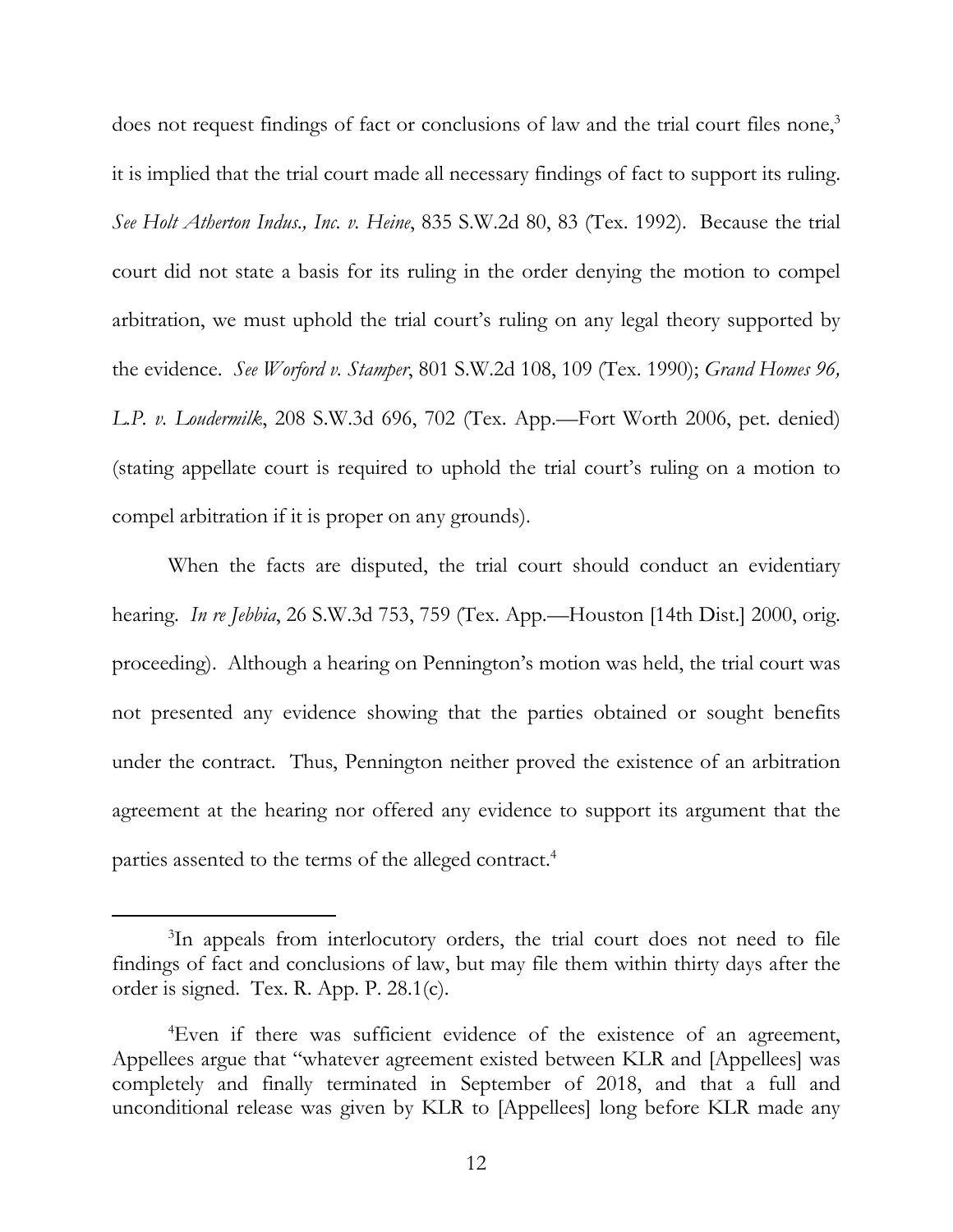Texas law encourages parties to resolve disputes through arbitration, but will not force them to arbitrate unless they have agreed to do so. *G.T. Leach Builders*, 458 S.W.3d at 508. By failing to show the existence of an arbitration agreement or assent to the terms of the alleged agreement, Pennington has failed to meet its burden

assignment of interests to Pennington." In support of this argument, the record shows that, by letter dated September 20, 2018, Appellees notified KLR that they were "immediately terminat [ing their] contract for a new house construction" because they "have lost confidence in the builder and do not believe that he is the best contractor to finish the job." The letter also demanded that KLR "immediately cease and desist acting as general contractor for the project and consider any previous agreements terminated." Thereafter, KLR signed a waiver and release, which provided in part:

Unconditional Waiver and Release – This document waives and releases lien, stop payment notice, and payment bond rights the claimant has for labor and service provided, and equipment and material delivered, to the customer on this job through the Through Date [September 20, 2018] of this document. Rights based upon labor or service provided, or equipment or material delivered, pursuant to a written change order that has been fully executed by the parties prior to the date that this document is signed by the claimant, are waived and released by this document. The claimant has received the following FINAL payment [\$4422.05]. The signer warrants that the signer has already paid or will use the funds received from this final payment to promptly pay in full all of the signer's laborers, subcontractors, materialmen, and suppliers for all work, materials, equipment, or services provided for or to the above referenced project up to the date of this waiver and release.

Pennington acknowledges the termination of any agreement with KLR in its second amended petition which states, "Soon after the progress payment for [Pennington's] work was submitted, [KLR] was terminated from the project." Based on our conclusion that Pennington failed to prove either the existence of an arbitration agreement or assent to the terms of the alleged contract, we do not address this argument on appeal. *See* Tex. R. App. P. 47.1 (requiring appellate courts to issue opinions addressing every issue raised that is necessary to final disposition).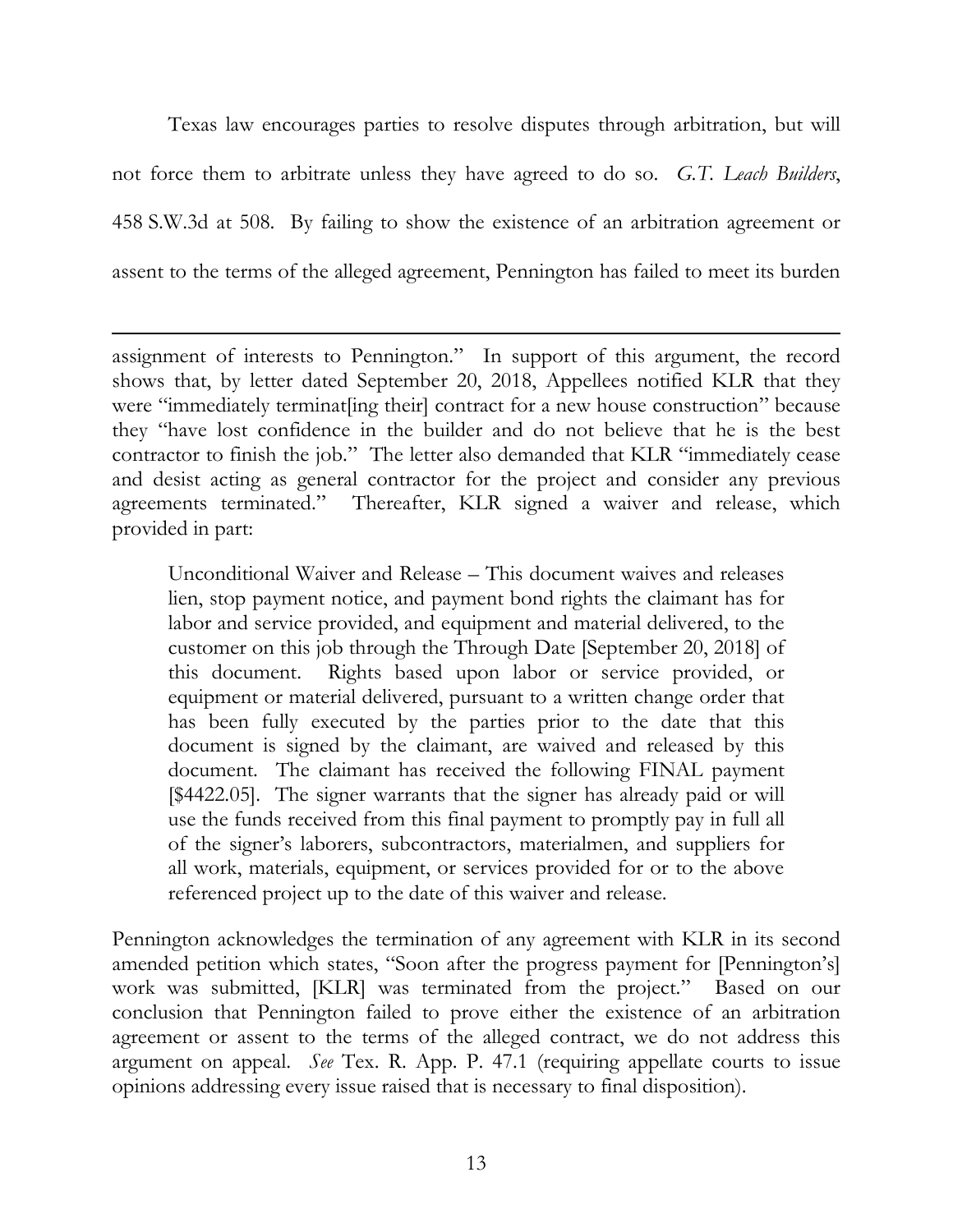to show that Appellees' claims in this lawsuit were subject to an arbitration agreement. *See Jody James Farms*, 547 S.W.3d at 633. We therefore conclude that the trial court did not abuse its discretion by denying Pennington's motion to compel arbitration.

## **2. Waiver of Arbitration**

Even if Pennington had proven the existence of an arbitration agreement, Appellees contend that Pennington waived arbitration by substantially invoking the litigation process. Whether a party has substantially invoked the judicial process depends on the totality of the circumstances. *G.T. Leach Builders*, 458 S.W.3d at 512 (citing *Perry Homes v. Cull*, 258 S.W.3d 580, 589–90 (Tex. 2008)). Courts consider a wide variety of factors, including

- how long the party moving to compel arbitration waited to do so;
- the reasons for the movant's delay;
- whether and when the movant knew of the arbitration agreement during the period of delay;
- how much discovery the movant conducted before moving to compel arbitration, and whether that discovery related to the merits;
- whether the movant requested the court to dispose of claims on the merits;
- whether the movant asserted affirmative claims for relief in court;
- the extent of the movant's engagement in pretrial matters related to the merits (as opposed to matters related to arbitrability or jurisdiction);
- the amount of time and expense the parties have committed to the litigation;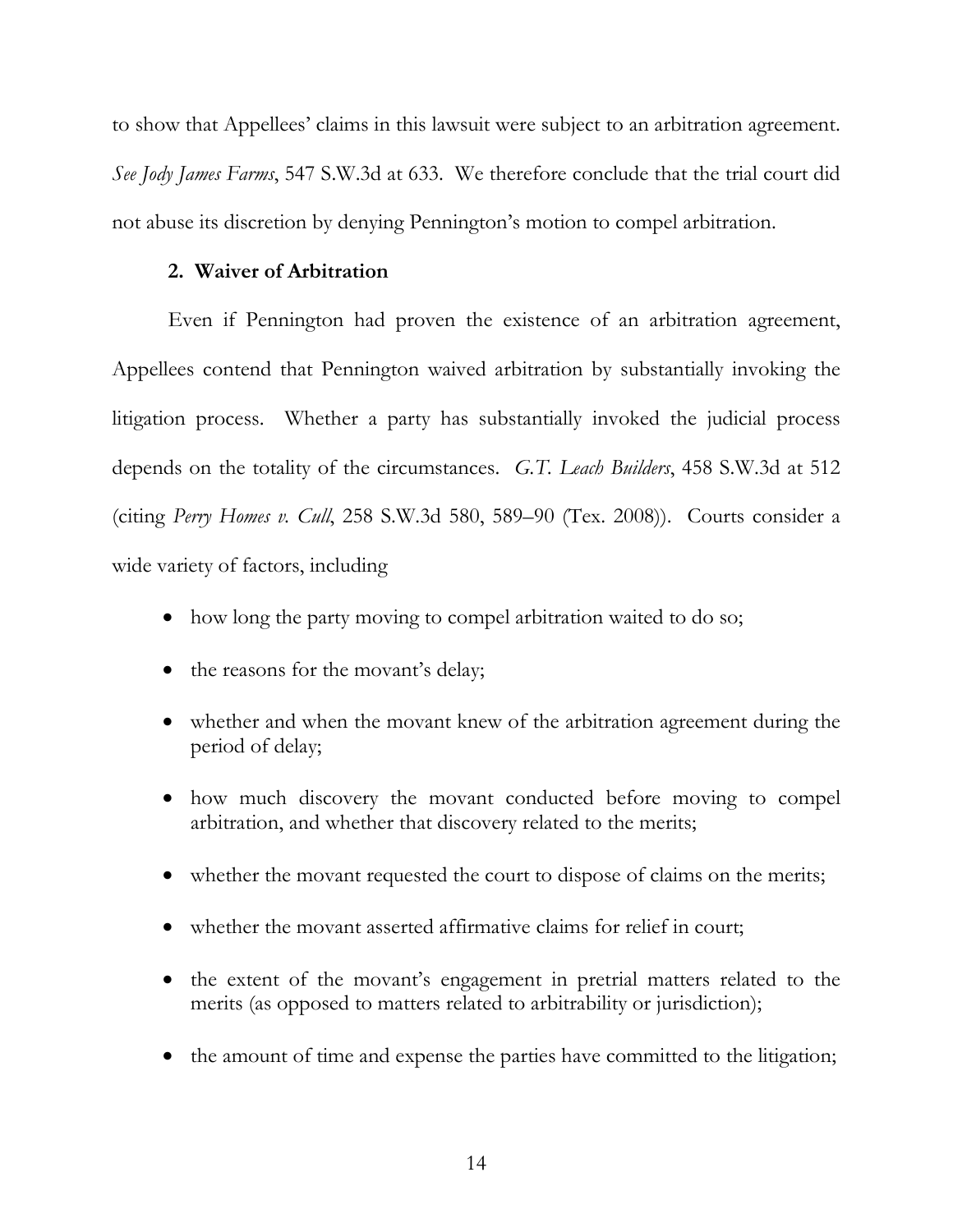- whether the discovery conducted would be unavailable or useful in arbitration;
- whether activity in court would be duplicated in arbitration; and
- when the case was to be tried.

## *Id.*

While Pennington first initiated this lawsuit on April 18, 2018, the motion to compel arbitration was not filed until August 20, 2020. At the time of the August 28, 2020 hearing, trial was set for November 16, 2020. In addition, the following had occurred:

- On December 10, 2018, Pennington filed its "Plaintiff's Motion to Compel Entry Upon Property," which included a request for core testing.
- In response to "Defendants' Verified Summary Motion to Remove Leland Pennington, Inc.'s Invalid and Unenforceable Lien," Pennington filed its response on September 17, 2019.
- Pennington filed its motion for continuance on October 22, 2019, wherein it sought a continuance of the November 4, 2019 trial setting and noted that it would need to have a hearing "on the testing issue" because it had hired an expert to establish that testing may be done without damage to the vapor barrier.
- On November 13, 2019, Pennington filed its "Plaintiff's Second Motion to Compel Entry Upon Property" and attached a letter from its "concrete expert" outlining "the procedures use[d] to obtain the requested core sample, the definitiveness of such a sample on the critical issue in this litigation, and the lack of any effect, at all, on the foundation."
- On February 25, 2020, Pennington filed its "Plaintiff's Traditional and No-Evidence Motion for Partial Summary Judgment Against Defendants" in which it sought summary judgment against Appellees "pursuant to Chapter 53 of the Texas Property Code including perfection of its lien claim against the property"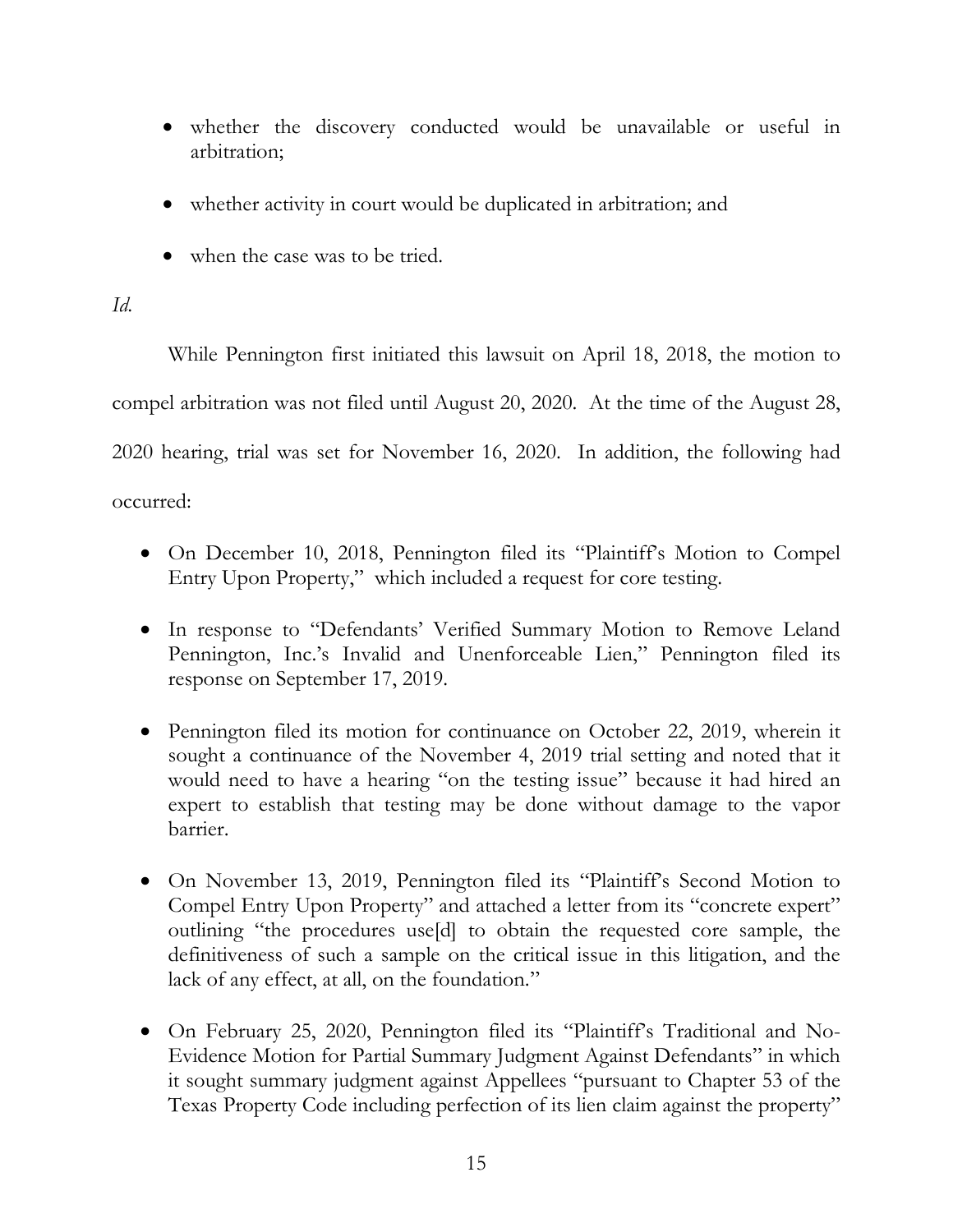and against KLR "concerning the existence of a contract and the actual agreed contract price for the work performed by [Pennington]."

- Appellees responded to the motion for summary judgment on April 13, 2020.
- On June 1, 2020, Pennington filed its second amended petition and notice of nonsuit of KLR.
- On July 31, 2020, Pennington filed its "Plaintiff's Second Traditional Motion for Partial Summary Judgment Against Defendants" in which it argued that it was entitled to summary judgment "with respect to one of the elements [workmanship] of its claims against [Appellees] that also pertains to the causation element of various causes of action asserted by [Appellees] against [Pennington]."
- Also on July 31, 2020, Pennington filed its "Plaintiff's Motion to Strike or, in the Alternative, Leave to Designate Rebuttal Expert" wherein it requested "an order striking any claim for diminished value to [Appellees'] home, or in the alternative, leave of Court to designate a rebuttal expert."
- On August 21, 2020, Appellees filed their response, which consisted of 175 pages, to Pennington's no-evidence and traditional motion for summary judgment concerning counterclaims.
- By the time the motion to compel arbitration was filed, Pennington's attorney had participated in the depositions of Reggie Reynolds (taken on June 29, 2020), Leland Pennington (taken on July 22, 2020), Rolando Trevino (taken on July 22, 2020), Glenn Kennedy (taken on July 28, 2020), Casey Weaver (taken on July 29, 2020), and Brandon Bulls (taken on July 29, 2020). 5

A party can substantially invoke the judicial process when it participates in full discovery, files motions going to the merits, and waits until the eve of trial to seek arbitration. *Garg v. Pham*, 485 S.W.3d 91, 107 (Tex. App.—Houston [14th Dist.] 2015, no pet.) (citing *In re Fleetwood Homes of Tex., L.P.*, 257 S.W.3d 692, 693 (Tex. 2008)).

<sup>5</sup>According to Appellees, Pennington noticed two of these depositions.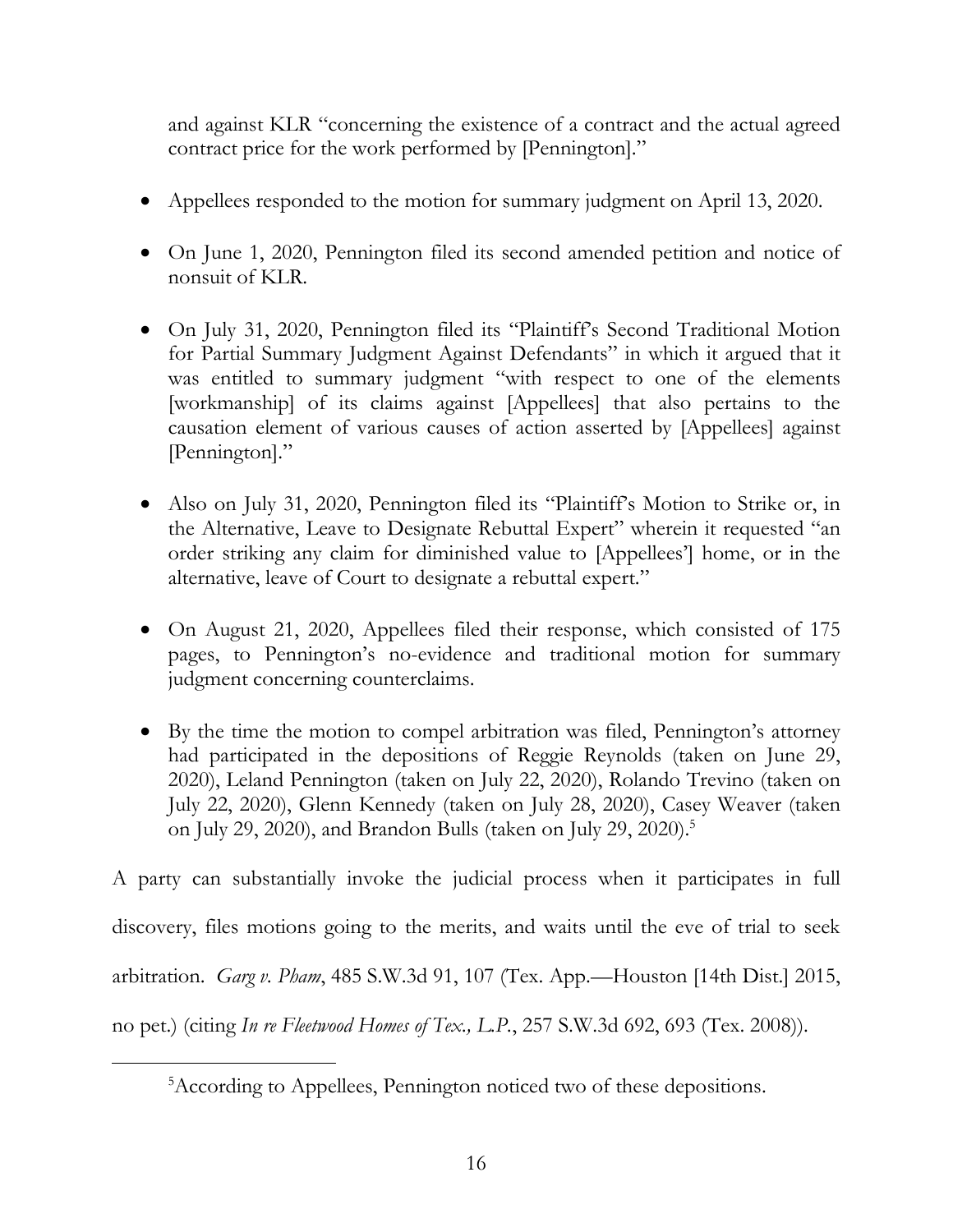In deciding whether Pennington substantially invoked the litigation process, it is notable that most of Pennington's actions were not defensive in nature. *See G.T. Leach Builders*, 458 S.W.3d at 513–14 (declining to find substantial invocation of the judicial process and waiver where actions taken by party moving for arbitration were defensive in nature). Rather than merely defending itself and minimizing its litigation expenses, Pennington took advantage of the judicial forum by seeking affirmative relief on the merits by filing multiple motions for summary judgment as well as other claims for affirmative relief. *Richmont Holdings, Inc. v. Superior Recharge Systems, L.L.C.*, 455 S.W.3d 573, 576 (Tex. 2014) (holding that arbitration movant had not substantially invoked the judicial process where its motion did not "address the merits of the case"). Appellees were required to file responses to Pennington's motions for summary judgment. And destructive testing to Appellees' foundation occurred.<sup>6</sup> Moreover, a dispositive order regarding Pennington's claims was entered on the same day as Pennington filed its notice of appeal of the order denying arbitration. Considering the totality of the circumstances,<sup>7</sup> we hold that Pennington substantially invoked the litigation process in contravention to any right it may have had to

<sup>6</sup> In its reply to Appellees' response to its motion to compel arbitration, Pennington states, "Given the allegations concerning the strength of the concrete, it is axiomatic that the testing needed to take place and would almost certainly [have] been ordered by an arbitrator . . . ."

<sup>7</sup>Although Pennington bases its right to arbitration on the assignment of claims from KLR, we have not addressed, but arguably should also consider, KLR's conduct that amounts to waiver of the right to arbitration.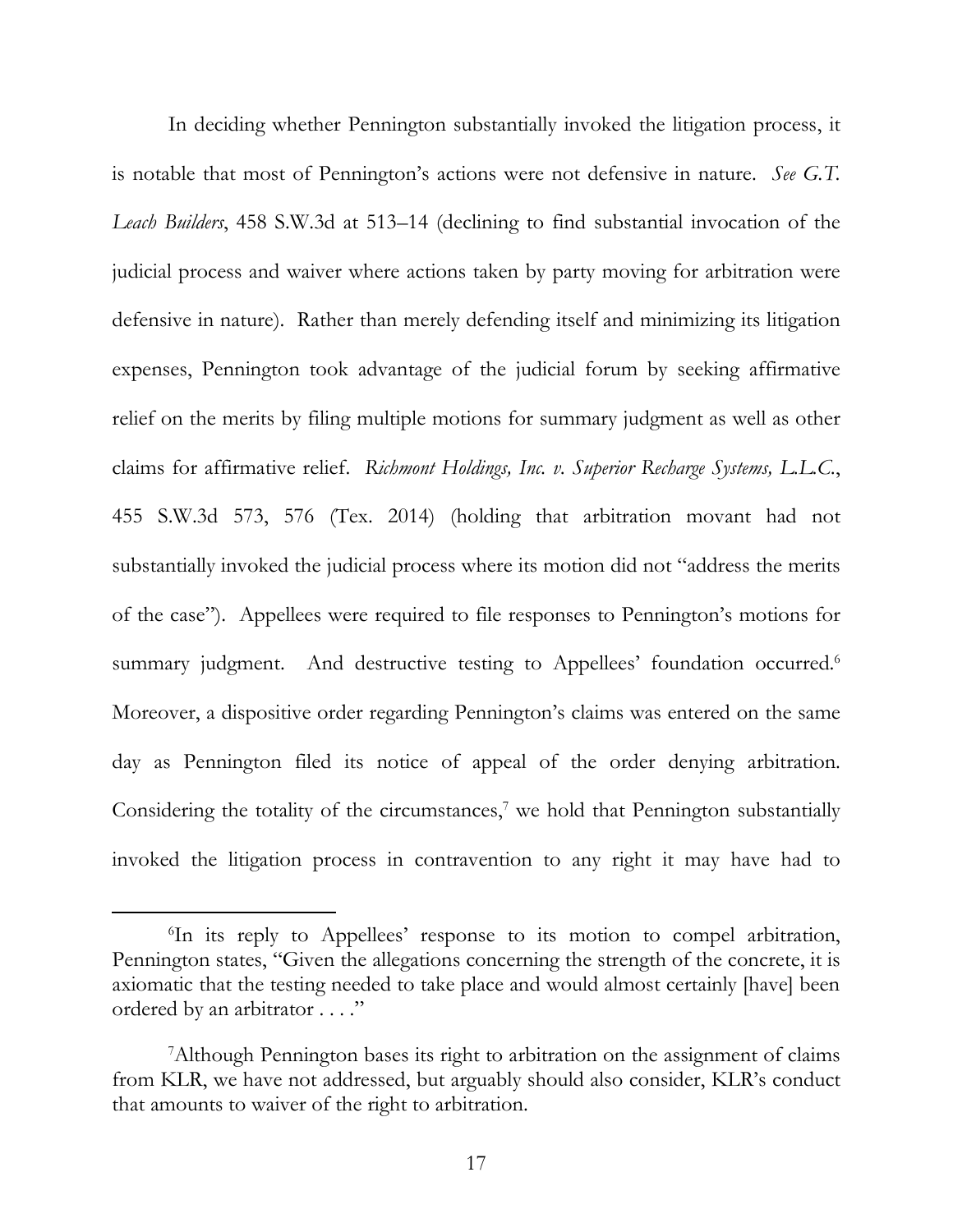arbitration. *See Perry Homes*, 258 S.W.3d at 589–90 (adopting totality-of-thecircumstances test).

The substantial invocation of the litigation process must also have prejudiced the opposing party. *Kenney Hodges, L.L.P. v. Gobellan*, 433 S.W.3d 542, 545 (Tex. 2014). To establish prejudice, the party asserting waiver must show he will suffer inherent unfairness in terms of delay, expense, or damage to his legal position resulting from his opponent forcing him to litigate an issue and later seeking to arbitrate that same issue. *Id.*

The two key critical factors in determining whether a party was prejudiced by the opposing party's delay in asserting arbitration are: (1) the expenses incurred by the party during the period of delay; and (2) the effect on the parties' legal positions, including whether the party moving for arbitration would gain an unfair advantage by switching forums from litigation to arbitration.

*Hogg v. Lynch, Chappell & Alsup, PC*, 480 S.W.3d 767, 792 (Tex. App.—El Paso 2015, no pet.) (citing *Perry Homes*, 258 S.W.3d at 597).

Appellees point out that they were prejudiced because, "[o]n the very eve of the case being decided, whether by dispositive motion or trial, [Pennington] sought to start over again in arbitration." In their response to the motion to compel arbitration, Appellees stated that they had incurred over \$70,000 in attorneys' fees and \$6,000 in expenses from participating in litigation and preparing the case for trial. This is in a lawsuit that Pennington's second amended petition stated involved no more than \$200,000 in monetary relief. In addition, Appellees note that they have "already"